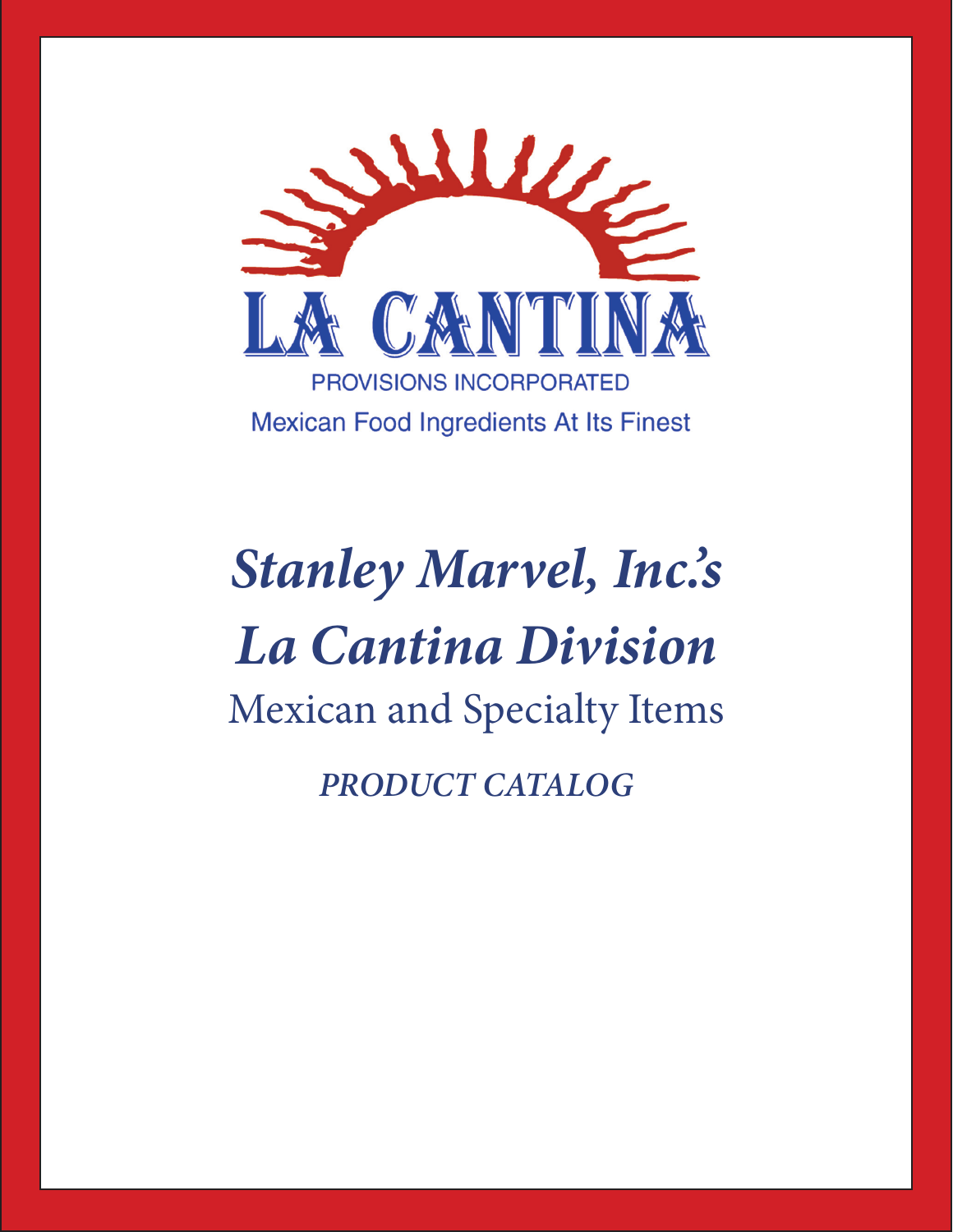## La Cantina Provisions Incorporated<br>Mexican Food Ingredients At Its Finest

### **Table of Contents**

| Sugars, Syrups, & Sweeteners  4 |
|---------------------------------|
|                                 |
|                                 |
|                                 |
|                                 |
|                                 |
|                                 |
|                                 |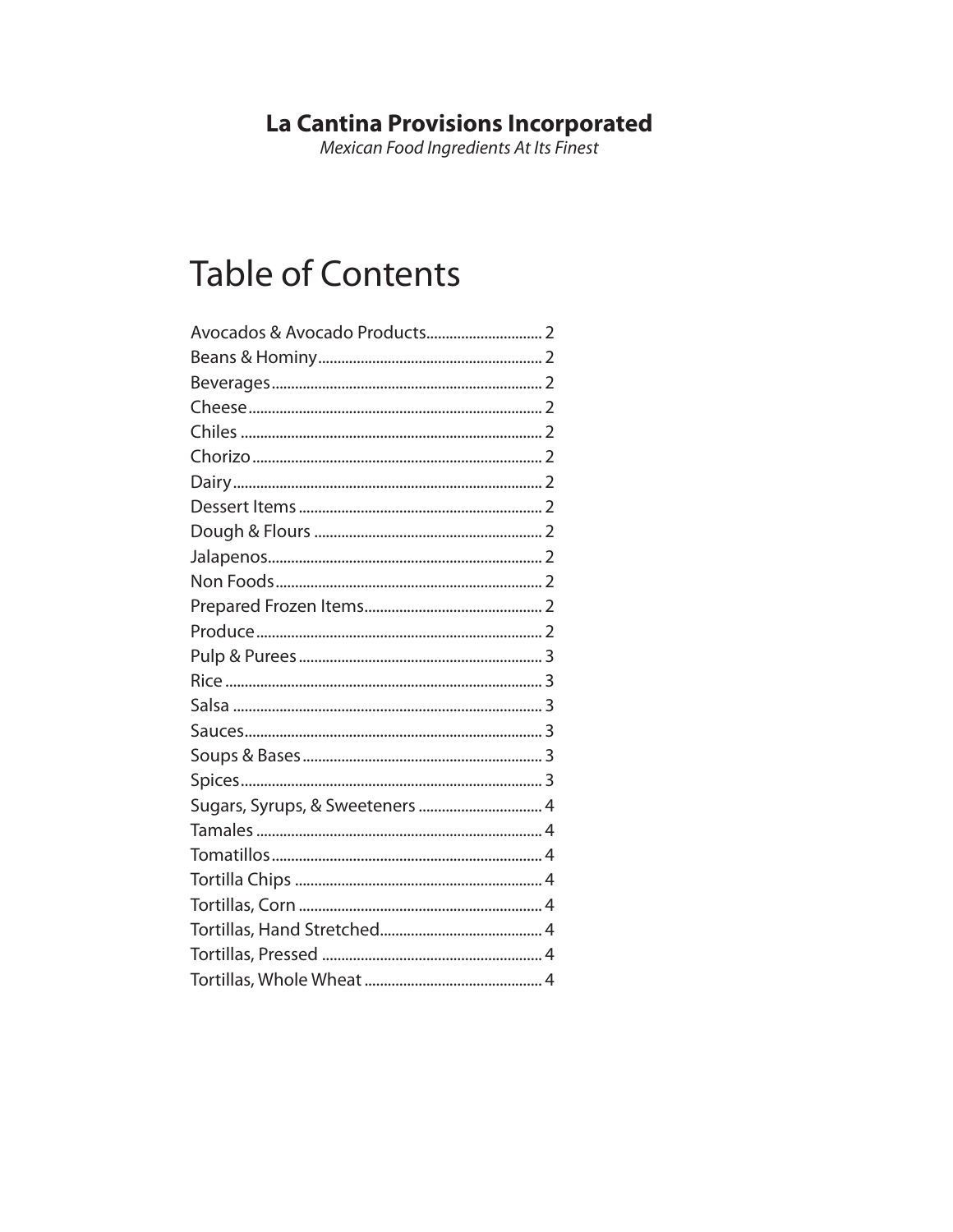#### **AVOCADOS & AVOCADO PRODUCTS**

| 335301 | AVOCADO 6-pk #63045                              |                 | 6PK       |
|--------|--------------------------------------------------|-----------------|-----------|
| 335295 | AVOCADO CRYVAC FRESH PEELED                      |                 | 48CT      |
| 335300 | AVOCADO FIRM HAAS 48CT #3047                     |                 | 48CT      |
| 335302 | AVOCADO GREEN 48CT #3049                         |                 | 48CT      |
| 335299 | AVOCADO HASS 24CT 1/2CS AMB 23045                |                 | 1/24CT    |
| 831222 | <b>AVOCADO LEAVES 1OZ</b>                        |                 | 1OZ       |
| 920033 | AVOCADO PULP FRESH 8/2LB TRAYS #3019             |                 | 8/2LB     |
| 920031 | AVOCADO PULP AVOBEST 4/6 LB                      | Verfruco        | 4/6LB     |
| 920028 | GUACAMOLE, 6/1LB-AVOBEST                         | <b>VERFRUCO</b> | 6/1LB     |
| 920032 | GUACAMOLE, 3/6LB-AVOBEST                         | <b>VERFRUCO</b> | 3/6LB     |
|        |                                                  |                 |           |
|        | <b>BEANS &amp; HOMINY</b>                        |                 |           |
| 801525 | <b>BEANS BLACK 6/10-CANNED</b>                   | <b>FURMANO</b>  | 6/110     |
| 801527 | BEANS BLACK 12/29OZ-CANNED                       | GOYA            | 12/290Z   |
| 801474 | BEANS BLACK LC 12/19.20z                         | <b>NYPRO</b>    | 12/190Z   |
| 801523 | <b>BEANS BLACK ORGANIC</b>                       | <b>FURMANO</b>  | 6/110     |
| 801464 | BEANS BLACK SENOR FRIJOLES 25LB                  | <b>PORTER</b>   | 1/25LB    |
| 801402 | BEANS PINTO BEANS-6/10                           | P/L             | 6/110     |
| 801470 | BEANS PINTO BEANS 25LB SENOR FRIJOLE             |                 | 1/25LB    |
| 801458 | BEANS PINTO 50LB SENOR FRIJOLE                   |                 | 1/50LB    |
| 761087 | BEANS REFRIED VEG. 6/10                          | ALLEN           | 6/110     |
| 761089 | BEANS REFRIED VEG. LAPREF 12/15z                 | <b>LAPREF</b>   | 12/15OZ   |
| 761090 | BEANS REFRIED 6/10/ROSA.                         |                 | $6/$ #10  |
|        | HOMINY BUSH POZOLE 12/30 OZ                      |                 |           |
| 801476 |                                                  | <b>NYPRO</b>    | 12/36OZ   |
| 801477 | HOMINY BUSH POZOLE 6/10 HOMINY                   | <b>NYPRO</b>    | 6/110     |
| 801461 | HOMINY GOYA WHITE HOMINY S/O 6/#10               |                 | 6/108OZ   |
|        | <b>BEVERAGES</b>                                 |                 |           |
| 879114 | <b>HORCHATA DELICIA 12/32z</b>                   | REY             | 12/320Z   |
| 920019 | <b>HORCHATA FROZEN 6/64z</b>                     | <b>HEMIS</b>    | 6/64OZ    |
| 879000 | JUMEX GUAVA NECTAR 24/11.3                       |                 | 24/11.30Z |
| 878982 | JUMEX MANGO NECTAR 24/11.3                       |                 | 24/12OZ   |
| 879011 | <b>JUMEX PAPAYA PINA</b>                         |                 | 24/12OZ   |
| 879013 | JUMEX PEACH NECTAR 24/11.3                       |                 | 24/11.30Z |
|        |                                                  |                 |           |
| 331013 | LIME JUICE 6/1QRT FRESH                          |                 | 6/1QT     |
| 331397 | LIME JUICE A13457 LIME JUICE QUART               |                 | 1QT       |
| 879086 | SODA COCONUT SODA GOYA SP/O 24/12OZ              |                 | 24/12OZ   |
| 879088 | SODA JARRITOS APPLE SIDRAL 24/12OZ               | <b>NYPRO</b>    | 24/120Z   |
| 879085 | SODA JARRITOS FRUIT PUNCH 24/12.5OZ              | <b>NYPRO</b>    | 24/12.5OZ |
| 879081 | SODA JARRITOS GRAPEFRUIT 24/12.5OZ               | <b>NYPRO</b>    | 24/12.5OZ |
| 879083 | SODA JARRITOS GREEN APPLE SIDRAL 24/12OZ         |                 | 24/120Z   |
| 879077 | SODA JARRITOS GUAVA 24/12.50Z                    | <b>NYPRO</b>    | 24/12.5OZ |
| 879073 | SODA JARRITOS LIME 24/12.50Z                     | <b>NYPRO</b>    | 24/12.5OZ |
| 879084 | SODA JARRITOS MANDARIN 24/12.50Z                 | <b>NYPRO</b>    | 24/12.5OZ |
| 879090 | SODA JARRITOS MANGO 24/12.50Z                    | <b>NYPRO</b>    | 24/12.50Z |
| 879080 | SODA JARRITOS MIN WATER 24/12.50Z                | <b>NYPRO</b>    | 24/12.5OZ |
| 879087 | SODA JARRITOS PINA(PINEAPPLE) 24.12.5OZ          | <b>NYPRO</b>    | 24/12.5OZ |
| 879089 | SODA JARRITOS SANGRIA 24/11OZ                    | <b>NYPRO</b>    | 24/11OZ   |
| 879088 | SODA JARRITOS SIDRAL(APPLE) 24/12OZ              | <b>NYPRO</b>    | 24/120Z   |
| 879082 | SODA JARRITOS STRAWBERRY 24/12.50Z               | <b>NYPRO</b>    | 24/12.5OZ |
| 879075 | SODA JARRITOS TAMARIND 24/12.50Z                 | <b>NYPRO</b>    | 24/12.5OZ |
| 879080 | WATER MINERAL JARRITOS MIN WATER 24/12.50Z NYPRO |                 | 24/12.5OZ |
|        |                                                  |                 |           |
|        | <b>CHEESE</b>                                    |                 |           |
| 301735 | CHEESE COTIJA CACIQUE MINI WHEEL 12LB            |                 | 2/12LB    |
| 301736 | CHEESE COTIJA SUPREMO SIERRA 3.5LB               |                 | 4/3.5LB   |
| 301738 | CHEESE COTIJA CACIQUE 100Z                       | <b>CACIQUE</b>  | 12/10OZ   |
| 301740 | CHEESE COTIJA SHREDDED, 2.2ILB                   | <b>SUPREMO</b>  | 6/2.2LB   |
| 301739 | CHEESE DEL CARIBE SUPREMO 1.81 KG SP/O           |                 | 4/4LB     |
| 302160 | CHEESE EDAM LOAF CHEESE SP/O                     |                 | 6/4LB     |
| 301935 | CHEESE ESPANIA MANCHEGO WHEEL CHEESE             | CASTELLA        | 2/7LB     |
| 301737 | CHEESE OAXACA SUPREMO 5LB                        |                 | 2/5LB     |
| 301093 | CHEESE OAXACA 10z                                | <b>CACIQUE</b>  | 12/10OZ   |
| 301094 | CHEESE OAXACA 14z                                | <b>ABUELITO</b> | 30/14OZ   |
| 301096 | CHEESE QUESO FRESCO RANCHERO 100Z NEW SIZE       |                 | 12/10OZ   |
| 301098 | CHEESE QUESO FRESCO SUPREMO 5# LOAF              |                 | 4/5LB     |
|        |                                                  |                 |           |

#### **CHILES**

| 761094<br>761099<br>761101<br>761104<br>761046                                                             | CHILES GREEN DICED LP 12/27z<br>CHILES GREEN DICED LP 24/4z<br>CHILES GREEN DICED LA PREF 6/10<br>CHILES GREEN WHOLE LP 12/27z<br>CHIPOTLE IN ADOBO LA MORENA 12/13                                                                                                                                                                                                                                                 | <b>LAPREF</b><br>LAPREF<br><b>LAPREF</b><br><b>LAPREF</b>      | 12/270Z<br>24/4OZ<br>6/10OZ<br>12/27OZ<br>12/13OZ                                                          |  |  |  |
|------------------------------------------------------------------------------------------------------------|---------------------------------------------------------------------------------------------------------------------------------------------------------------------------------------------------------------------------------------------------------------------------------------------------------------------------------------------------------------------------------------------------------------------|----------------------------------------------------------------|------------------------------------------------------------------------------------------------------------|--|--|--|
| 511115<br>511311<br>511315<br>511314<br>511312<br>511316<br>301099                                         | <b>CHORIZO</b><br>CHORIZO 858 SAUS PATTY JONES 1.5 OZ CKD<br>CHORIZO BEEF SUPREMO 12/13z *SP/O<br>CHORIZO CHICANO 10LB (LINK)<br>CHORIZO LINKS SUPREMO 10 LB(10LB PER CS)<br><b>CHORIZO RAW</b><br>CHORIZO SOY REYNALDOS 16/12 OZ<br>CHORIZO SUPREMO 4/5 LB                                                                                                                                                         | <b>NYPRO</b><br><b>MARTINS</b><br><b>REY</b>                   | 1/10LB<br>12/13OZ<br>4/10LB<br>1/10LB<br>10LB<br>16/12OZ<br>4/5LB                                          |  |  |  |
|                                                                                                            | <b>DAIRY</b>                                                                                                                                                                                                                                                                                                                                                                                                        |                                                                |                                                                                                            |  |  |  |
| 151090<br>151081<br>151082<br>151085                                                                       | CREAM LALA CREMA MEXICANA 6/24 OZ<br><b>CREAM SOUR CREAM 5LB.</b><br>CREAM SOUR CREAM-PINT S/O #0912 12/16OZ<br>CREAM SOUR CREAM P/C                                                                                                                                                                                                                                                                                | <b>ARS PREM</b><br>CABOT<br><b>FRIENDSH</b>                    | 6/24OZ<br>6/5LB<br>4/5LB<br>100/1OZ                                                                        |  |  |  |
|                                                                                                            | <b>DESSERT ITEMS</b>                                                                                                                                                                                                                                                                                                                                                                                                |                                                                |                                                                                                            |  |  |  |
| 771041<br>771042<br>881360<br>920025<br>881355                                                             | CHOCOLATE ABUELITA 12/19z<br>CHOCOLATE IBARRA 12/12.6z<br><b>CHURROS CALIFORNIA 10" 100CT</b><br>FRY BREAD FABULOUS 36CT<br>TRES LECHE PIE 2 PACK                                                                                                                                                                                                                                                                   | <b>NYPRO</b><br><b>NYPRO</b><br>FAB<br>TASTE                   | 12/190Z<br>12/12.6OZ<br>100/10"<br>36CT<br>2 PACK                                                          |  |  |  |
|                                                                                                            | <b>DOUGH &amp; FLOURS</b>                                                                                                                                                                                                                                                                                                                                                                                           |                                                                |                                                                                                            |  |  |  |
| 920001<br>920002<br>920025<br>771002<br>731244                                                             | DISCOS PEPE EMPANADA DOUGH WHITE MED(RED LABEL)<br>DISCOS PEPE EMPANADA DOUGH WHITE 36/10CT (SMALL)<br>FRY BREAD FABULOUS 36CT<br>MASAREPA YELLOW 6/5lb S/O<br>MASECA 10/4.4LB                                                                                                                                                                                                                                      | FAB<br>GOYA<br><b>NYPRO</b>                                    | 24/10CT<br>36/10CT<br>36CT<br>$6-5LB$<br>10/4.4LB                                                          |  |  |  |
|                                                                                                            |                                                                                                                                                                                                                                                                                                                                                                                                                     |                                                                |                                                                                                            |  |  |  |
| 333226<br>761095<br>333223<br>761096<br>761075<br>761080<br>761082<br>761098<br>761102<br>761085<br>761106 | <b>JALAPENOS</b><br>JALAPENO PEPPERS FRESH #19339 #1<br><b>JALAPENO FRESH TUB LA CANT</b><br>JALAPENO PEPPERS FRESH FULL BUSHEL #00082<br>JALAPENO NACHO LA MORENA 6/10<br><b>JALAPENOS SLICED 4/1 GAL</b><br>JALAPENOS SLICED 6/10<br>JALAPENOS SLICED SM. CAN 12/26 OZ<br>JALAPENOS SLICED LC 12/12z<br>JALAPENOS SLICED LA MORENA 6/10 LENGTH SLICED<br><b>JALAPENOS WHOLE</b><br>JALAPENOS WHOLE LA MORENA 6/10 | <b>NYPRO</b><br><b>BAYVAL</b><br>P/L<br>SP/O<br><b>NYPRO</b>   | 1 LB<br>1/4GAL<br>20LB AVG<br>6/10OZ<br>4/1GAL<br>6/#10<br>12/26OZ<br>12/12OZ<br>6/10OZ<br>6/110<br>6/10OZ |  |  |  |
|                                                                                                            | <b>NON FOODS</b>                                                                                                                                                                                                                                                                                                                                                                                                    |                                                                |                                                                                                            |  |  |  |
| 860004<br>920017                                                                                           | MOLCAJETE W/ STONE<br>MOFONGO BOWLS 6/4CT                                                                                                                                                                                                                                                                                                                                                                           |                                                                | 1 EACH<br>6/4CT                                                                                            |  |  |  |
|                                                                                                            | <b>PREPARED FROZEN ITEMS</b>                                                                                                                                                                                                                                                                                                                                                                                        |                                                                |                                                                                                            |  |  |  |
| 920013<br>941077<br>941185<br>941190<br>941197                                                             | CHILI RELLENOS RUIZ 30/4z<br>JALAPENO BOTTLE CAPS BREW CITY<br>JALAPENO BRD STFD W/CRM CHS<br>JALAPENO BRD STFD W/CHEDDAR<br>JALAPENO & POBLANO POPPER-FIRE ROASTED                                                                                                                                                                                                                                                 | <b>RUIZ</b><br><b>MCCAIN</b><br><b>ANCHOR</b><br><b>ANCHOR</b> | 30/4OZ<br>6/2.5LB<br>4/4LB<br>4/4LB<br>2/4LB                                                               |  |  |  |
|                                                                                                            | <b>PRODUCE</b> (Additional Items Available)                                                                                                                                                                                                                                                                                                                                                                         |                                                                |                                                                                                            |  |  |  |
| 335301<br>335295<br>335300<br>335299<br>335302                                                             | AVOCADO, 6-pk #63045<br>AVOCADO CRYVAC FRESH PEELED<br>AVOCADO FIRM HAAS 48CT #3047<br>AVOCADO HASS 24CT 1/2CS AMB 23045<br>AVOCADO GREEN 48CT #3049                                                                                                                                                                                                                                                                |                                                                | 6PK<br>48CT<br>48CT<br>1/24CT<br>48CT                                                                      |  |  |  |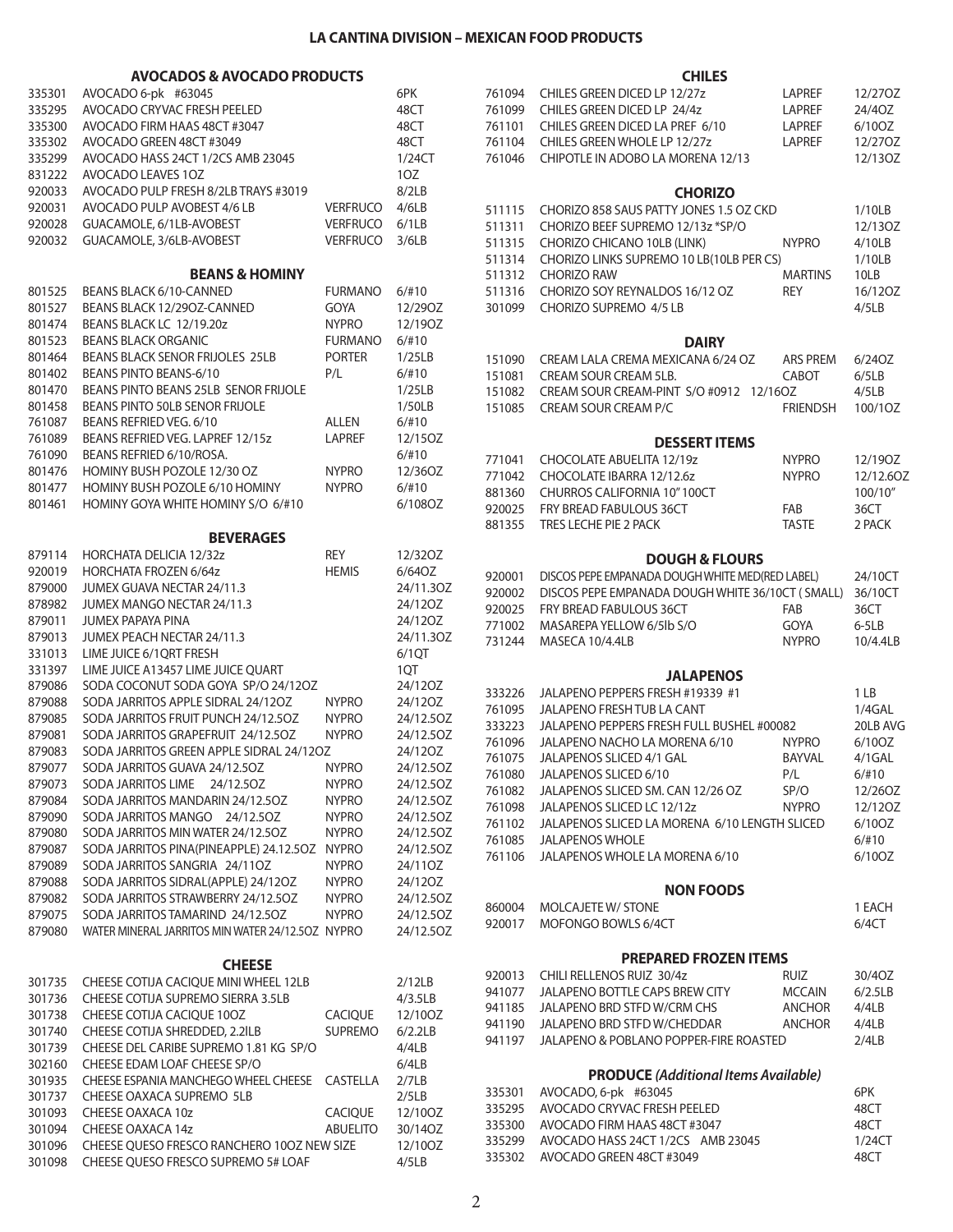#### **LA CANTINA DIVISION – MEXICAN FOOD PRODUCTS LA CANTINA DIVISION – MEXICAN FOOD PRODUCTS**

| 831222           | AVOCADO LEAVES 10Z                                                |                 | 10Z           |                  | <b>RICE</b>                                                                   |                   |                |
|------------------|-------------------------------------------------------------------|-----------------|---------------|------------------|-------------------------------------------------------------------------------|-------------------|----------------|
| 920033           | AVOCADO PULP FRESH 8/2LB TRAYS #3019                              |                 | 8/2LB         | 801120           | RICE COND UNCLE BENS 25LB                                                     | U/BEN             | 1/25LB         |
| 920031           | AVOCADO PULP AVOBEST 4/6 LB                                       | <b>VERFRUCO</b> | 4/6LB         | 801110           | RICE DELTA PARBOILED 25LB                                                     |                   | 1/25LB         |
| 920024           | <b>BANANA LEAVES</b>                                              | <b>NYPRO</b>    | 1LB           | 801112           | RICE DELTA PARBOILED 50LB                                                     |                   | 1/50LB         |
| 331399           | CABBAGE GREEN 1/2 CASE 21072                                      |                 | 20LB          | 801152           | RICE LONG GRAIN WHITE 50 lb                                                   |                   | 50LB           |
| 331404           | CABBAGE GREEN 40LB #1072                                          |                 | 50LB          | 801155           | RICE LONG GRAIN CAROLINA 12/2                                                 | CAROLINA          | 12/2LB         |
| 331920           | CABBAGE SLAW MIX W/COLOR SEP 10LB 02128                           |                 | 2/5LB         |                  |                                                                               |                   |                |
| 354507           | <b>CILANTRO 3 PK #32020</b>                                       |                 | 3PK           |                  | <b>SALSA</b>                                                                  |                   |                |
| 331428           | CILANTRO 30CT AMB#2020                                            |                 | 30CT          | 761118           | SALSA CASERA HERDEZ 12/16 JAR                                                 |                   | 12/16OZ        |
| 331025           | CORN COB FRESH WHITE 40-48CT A#1205                               |                 | 40-48CT       | 761045           | SALSA MILD ORTEGA 4/1                                                         | ORTEGA            | 4/1GAL         |
| 331027           | CORN 48CT LOCAL YELLOW AMB 1206                                   |                 | 48CT          | 761065           | SALSA PICANTE 4/1-LAVICTORA                                                   | <b>LAVICTOR</b>   | $4/1$ GAL      |
| 331015           | CORN 1/2 CASE WHITE AMB 21205                                     |                 | 24PK          | 761124           | SALSA RANCH HOT LA PREF 6/10                                                  |                   | 6/10OZ         |
| 761136           | <b>CORN HUSK CONCHA LB</b>                                        |                 | 1LB           | 761129           | SALSA TAPATIO SALSA 24/5z                                                     |                   | 24/5OZ         |
| 354505           | GARLIC WHOLE PEELED 5LB #19213                                    |                 | 5LB           | 761130           | SALSA TAPATIO SALSA 12/10z                                                    |                   | 12/10OZ        |
| 331029           | GARLIC WHOLE UNPEELED 1LB #19210                                  |                 | 1LB           | 761120           | SALSA THICK/CHUNK MILD LA JUNTA                                               |                   | 4/1GAL         |
| 331023           | JICAMA FULL BUSHEL 30# AMB#00925                                  |                 | 30LB          | 761132           | SALSA VALENTINA BLACK SALSA 24/12OZ                                           | <b>NYPRO</b>      | 24/12OZ        |
| 333449           | LETTUCE ICEBERG CELLO 24CT #1269                                  |                 | 24CT          | 761133           | SALSA VALENTINA RED SALSA 24/12OZ                                             | <b>NYPRO</b>      | 24/12OZ        |
| 333465           | LETTUCE ICEBERG 1/2 CASE #21275                                   |                 | 12 EACH       | 761116           | SALSA VERDE HERDEZ 24/7                                                       |                   | 24/70Z         |
| 333500           | LETTUCE ICEBERG 24CT #1275                                        |                 | 24CT<br>4/5LB | 761117           | SALSA VERDE HERDEZ 12/16 JAR                                                  |                   | 12/16OZ        |
| 333505           | LETTUCE ICEBERG CHOPPED 4/5# #2135<br>LETTUCE SALAD MIX 20# #2137 |                 | 4/5LB         | 761122           | SALSA VERDE PICANTE 6/68 OZ                                                   | <b>HERDEZ</b>     | 6/10OZ         |
| 333650<br>331003 | LETTUCE SHRED 10LB 1/2 CASE                                       |                 | 10LB          |                  |                                                                               |                   |                |
| 333661           | LETTUCE SHRED 20LB LETTUCE #72136                                 |                 | 4/5LB         |                  | <b>SAUCES</b>                                                                 |                   |                |
| 354520           | LIMES 10# 54/63 #03178                                            |                 | 10LB          | 761093           | SAUCE CHIPOTLE LA MORENA 24/7 NYPRO                                           |                   | 24/70Z         |
| 331427           | LIMES BIG BOX 175CT AMB #3177                                     |                 | 175CT         | 761126           | SAUCE ENCHILADA SAUCE RED LAS PALMAS 6/10                                     |                   | 6/100Z         |
| 334690           | ONIONS DICED 1/4" FRESH #2140                                     |                 | 1/10LB        | 761127           | SAUCE ENCHILADA SAUCE RED LAS PALMAS 12/28                                    |                   | 12/280Z        |
| 334691           | ONIONS DICED A5140 3/8 ZIPLOC 10#                                 |                 | 10LB          | 761128           | SAUCE ENCHILADA SAUCE GREEN LAS PALMAS 12/28                                  |                   | 12/280Z        |
| 334695           | ONIONS DICED XTRA THICK FRESH DICED 1/2" #2190                    |                 | 1/10LB        | 671052           | SAUCE HABANERO MANGO ARCOBASSO                                                |                   | $2/1$ GAL      |
| 334156           | ONIONS 1/8" SLICED, 10lb #2243                                    |                 | 10LB          | 671043           | SAUCE HABANERO SAUCE GREEN HABANERO YUCATE                                    |                   | 12/40Z         |
| 334170           | ONIONS 1/4" SLICED, 10lb #2142                                    |                 | 10LB          | 671072           | SAUCE HABANERO SAUCE YUCATECCA HAB SAUCE RED                                  |                   | 12/40Z         |
| 334300           | ONIONS GREEN/SCALLIONS 1/2 CS #21340                              |                 | 24 BUNCH      | 671074           | SAUCE HABANERO SAUCE YUCATECCA HAB SAUCE XXX                                  |                   | 12/40Z         |
| 334155           | ONIONS RED RING 10# THIN #2148                                    |                 | 1/10LB        | 671044           | SAUCE HOT SAUCE CHOLULA CHILI GARLIC 12/50Z                                   |                   | 12/50Z         |
| 331421           | ONIONS RED A 5LB FRESH #31335                                     |                 | 5LB           | 671038           | SAUCE HOT SAUCE CHOLULA CHILI LIME 12/50Z                                     |                   | 12/50Z         |
| 334180           | ONIONS RED WHOLE #1335                                            |                 | 1/25LB        | 671071           | SAUCE HOT SAUCE CHOLULA CHIPOTLE                                              | 12/5OZ            | 12/50Z         |
| 334250           | ONIONS SPANISH FRESH #01330                                       |                 | 50LB          | 671050           | SAUCE HOT SAUCE CHOLULA GREEN PEPPER SAUCE 12/50Z 12/50Z                      |                   |                |
| 331032           | ONIONS SPANISH 5LB AMB 31330                                      |                 | 5LB           | 671039           | SAUCE HOT SAUCE CHOLULA ORIGINAL 12/50Z                                       |                   | 12/50Z         |
| 334301           | ONIONS SCALLIONS 2LB BAG                                          |                 | 2LB           | 671042           | SAUCE HOT SAUCE CHOLULA ORIGINAL 64OZ 4/64OZ                                  |                   | 4/640Z         |
| 331425           | ONIONS WHITE JUMBO 00645 50#                                      |                 | 50LB          | 691408           | SAUCE HOT SAUCE CHOLULA P/C<br>200/ct                                         | McILHN 24/20Z     | 1/200CT        |
| 331422           | PEPPERS GREEN FRESH A 6PK #61361                                  |                 | 5LB           | 671035<br>671036 | SAUCE HOT SAUCE TABASCO SAUCE 24/20Z<br>SAUCE HOT SAUCE TABASCO SAUCE 12/12OZ |                   | McILHN 12/12OZ |
| 335135           | PEPPERS GREEN SLICED FRESH #2152                                  |                 | 4/4LB         | 671026           | SAUCE HOT SAUCE TABASCO SAUCE-CHIPOTLE, 12/5OZ                                |                   | 12/5OZ         |
| 335150           | PEPPERS GREEN 1/2 CASE #21361                                     |                 | 12LB          | 671028           | SAUCE HOT SAUCE TABASCO SAUCE-GREEN(JALAPENO)                                 |                   | 12/5OZ         |
| 335200           | PEPPERS GREEN WHOLE #1361                                         |                 | 25LB          | 671037           | SAUCE HOT SAUCE TABASCO BLOODY MARY-EXTRA SPICY                               |                   | 12/320Z        |
| 333224           | PEPPERS MIXED (SUNTAN) #1360                                      |                 | 20-25LB       | 671076           | SAUCE HOT SAUCE TABASCO SAUCE, 12/50Z                                         |                   | 12/5OZ         |
| 331000           | PEPPERS ORANGE BELL AMB 81362                                     |                 | 11LB          | 671078           | SAUCE HOT SAUCE TABASCO SAUCE-HABANERO, 12/50Z                                |                   | 12/50Z         |
| 331424           | PEPPERS POBLANO BUSHEL #18 #49343                                 |                 | 18LB          | 761109           | SAUCE MOLE ROJO (RED) DONA MARIA 12/8.25 OZ                                   |                   | 12/8.25        |
| 331423           | PEPPERS RED A 6PK FRESH #61357                                    |                 | 5LB           | 761113           | SAUCE MOLE ROJO ROGELIO BUENO 22 lb pail                                      |                   | 2/22LB         |
| 333225           | PEPPERS RED BELL #1357                                            |                 | 1/25          | 761112           | SAUCE MOLE VERDE (GREEN) DONA MARIA 12/8.25 OZ                                |                   | 12/8.25        |
| 333220           | PEPPERS YELLOW A#1368 11LB                                        |                 | 11LB          | 761125           | SAUCE RED CHILE LAS PALMAS 6/100Z                                             |                   | 6/100Z         |
| 354530           | PEPPERS YELLOW 6PK #61368                                         |                 | 6PK           | 761119           | SAUCE TACO MILD LA JUNTA 4/1 GALLON                                           |                   | 4/1GAL         |
| 920016           | PLANTAIN SLICED CLASSIC 4/6LB                                     | <b>HEMIS</b>    | 4/6LB         |                  |                                                                               |                   |                |
| 331429           | TOMATILLO FULL BUSHEL AMB#9606                                    |                 | 40LB          |                  | <b>SOUPS &amp; BASES</b>                                                      |                   |                |
| 337249           | TOMATILLO 10# #9605                                               |                 | 10LB          | 879113           | CALDO de POLLO BASE LA RANCHERO 7.9 LB                                        |                   | 1/7.9LB        |
| 920018           | TOSTONES CLASSIC 6/3LB                                            | <b>HEMIS</b>    | 6/3LB         | 981163           | SOUP-CHICKEN TORTILLA 16509                                                   | <b>CHEF FRA</b>   | 4/4LB          |
|                  | <b>PULPS &amp; PUREES</b>                                         |                 |               |                  | <b>SPICES</b>                                                                 |                   |                |
| 871270           | CREME OF COCONUT COCO LOPEZ COCO                                  |                 | 24/15OZ       | 831215           | ACHIOTE PASTE 14 OZ BOX                                                       |                   | 25/14OZ        |
| 920033           | PULP AVOCADO FRESH 8/2LB TRAYS #3019                              |                 | 8/2LB         | 831217           | ACHIOTE PASTE 40 LB WHITE PAIL                                                |                   | 1/40LB         |
| 920031           | PULP AVOCADO AVOBEST 4/6 LB                                       | <b>VERFRUCO</b> | 4/6LB         | 831218           | ADOBO SEASONING 40OZ                                                          | LA CANTINA 1/40OZ |                |
| 920007           | PULP LE FE LULU 24/14z                                            | <b>NYPRO</b>    | 24/14OZ       | 831219           | CARDAMOM GROUND 14OZ                                                          | LA CANTINA 140Z   |                |
| 961525           | PUREE EL CORAZON PUREE                                            | PERFECT         | 6/320Z        | 831172           | CHILI POD ANCHO CHILI POD 1LB                                                 | SANTA             | 1/1LB          |
| 961533           | PUREE GUAVA PINK PUREE 6/30OZ                                     |                 | 6/30OZ        | 831174           | CHILI POD DE ARBOL CHILE POD 1LB                                              | SANTA             | 1/1LB          |
| 961527           | PUREE TAMARIND PUREE 6/300Z PERFECT PUREE *S/O                    |                 | 6/30OZ        | 831175           | CHILI POD CASCABEL CHILE POD 1LB                                              | SANTA             | 1/1LB          |
|                  |                                                                   |                 |               | 831176           | CHILI POD CHIPOTLE CHILE POD 1LB                                              | SANTA             | 1/1LB          |